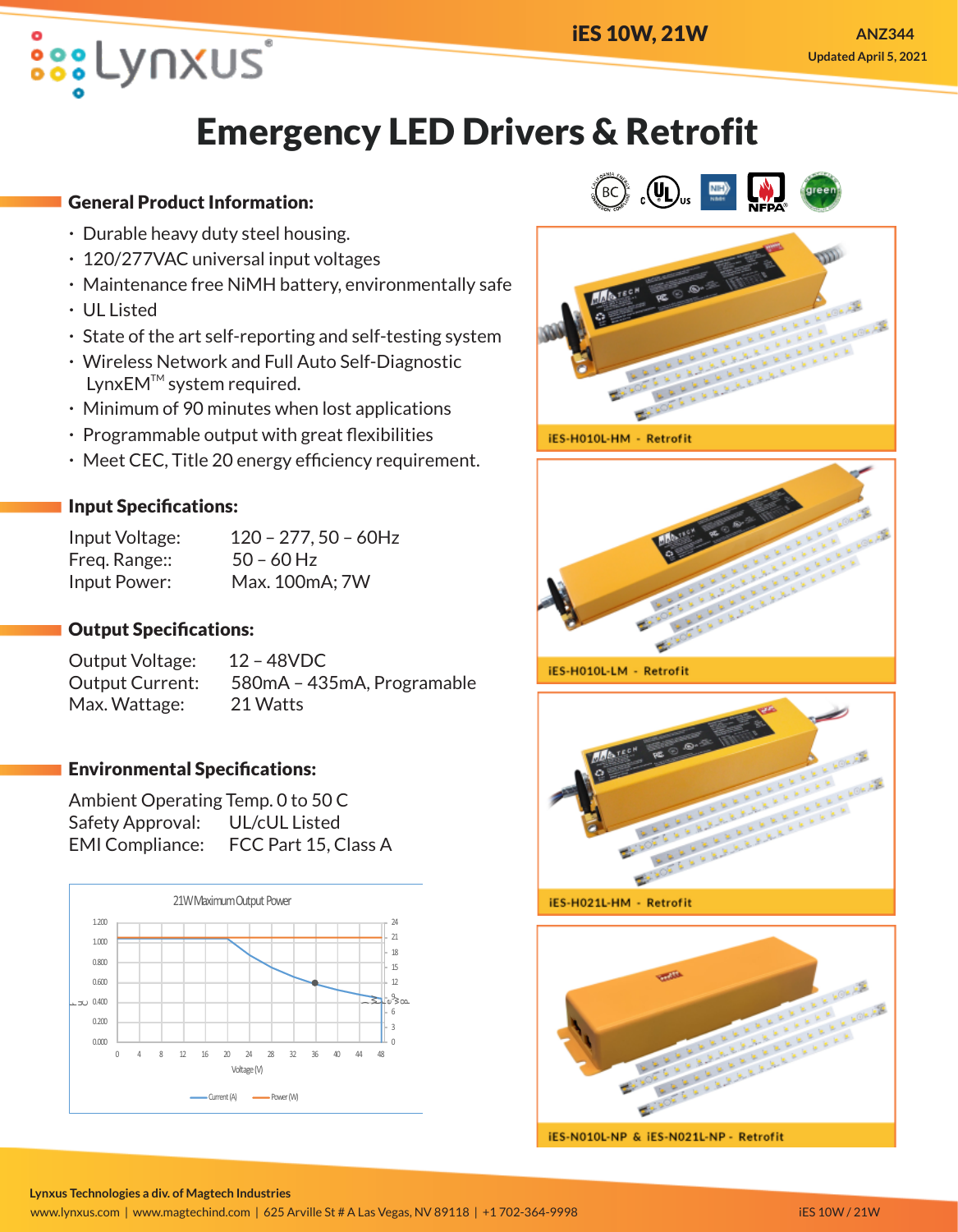# **Emergency LED Drivers & Retrofit kit**

### Model Selection & output Current setup table:

| Model No.                               | Emergency<br>Power | <b>Output Range</b><br>Vdc | <b>Factory Default</b><br>Output mA | Max Output W | SW <sub>1</sub> | SW <sub>2</sub> | SW <sub>3</sub> | SW4 |
|-----------------------------------------|--------------------|----------------------------|-------------------------------------|--------------|-----------------|-----------------|-----------------|-----|
| iES-H010L-HMx                           |                    | 16.0                       | 625                                 | 10.5         | On              | Off             | Off             | Off |
| iES-H010L-LMx<br>10.5W<br>iES-H010L-NPx |                    | 24.0                       | 425                                 | 10.5         | Off             | On              | Off             | Off |
|                                         |                    | 36.0                       | 280                                 | 10.5         | Off             | Off             | On              | Off |
|                                         |                    | 48.0                       | 210                                 | 10.5         | Off             | Off             | Off             | On  |
|                                         |                    |                            |                                     |              |                 |                 |                 |     |
|                                         |                    | - - -                      | - - -<br>$ -$                       |              |                 |                 |                 |     |

| Model No.       | Emergency<br>Power | <b>Output Range</b><br>Vdc | <b>Factory Default</b><br>Output mA | <b>Max Output W</b> | SW1 | SW <sub>2</sub> | SW <sub>3</sub> | SW4 |
|-----------------|--------------------|----------------------------|-------------------------------------|---------------------|-----|-----------------|-----------------|-----|
| l iES-H021L-HMx | 21.0W              | 36.0                       | 580                                 | 21                  | Off | On              | Off             | Off |
| iES-H021L-NPx   |                    |                            |                                     |                     |     |                 |                 |     |

### Field Installation Wiring Diagram

**OSSELYNXUS** 

| <b>STATUS INDICATORS</b>      |                               | <b>PROBLEM</b>         | <b>CORRECTIVE ACTION</b>                                                                                                                                 |  |  |
|-------------------------------|-------------------------------|------------------------|----------------------------------------------------------------------------------------------------------------------------------------------------------|--|--|
| <b>Green Light</b>            | <b>Red Light</b>              |                        |                                                                                                                                                          |  |  |
| ON steady                     | OFF                           | <b>NONE</b>            | None, Unit is fully charged and working correctly.                                                                                                       |  |  |
| Flashing Slow (2s interval)   | <b>OFF</b>                    | <b>NONE</b>            | None, Unit is in Charging mode.                                                                                                                          |  |  |
| <b>OFF</b>                    | ON steady                     | <b>NONE</b>            | None, AC is lost and Unit is in Emergency Discharging mode.                                                                                              |  |  |
| <b>OFF</b>                    | Flashing Slow (2s interval)   | <b>NONE</b>            | None, Unit is in Self-testing mode                                                                                                                       |  |  |
| Flashing Fast (0.5s interval) | <b>OFF</b>                    | <b>NONE</b>            | Press test button to clear message. Unit is passed Self-testing.                                                                                         |  |  |
| OFF                           | Flashing Fast (0.5s interval) | Self-testing fail      | 1. Check the wiring:<br>2. 2. Allow unit to charge for 24 hours. Perform manual test. If failure<br>mode continues, emergency driver should be replaced; |  |  |
| OFF                           | <b>OFF</b>                    | <b>Battery Failure</b> | 1. Check the battery Connector<br>2. If battery connection is good, the battery or emergency driver<br>should be replaced.                               |  |  |

## LED Tube Retrofit Solution:

LED: SMD2835 / CRI80 / 120° beam angle Q'ty: 48pcs / 36VDC

Current Range: 250 –580mA Efficacy: 120lm/W approx. Available in 4000K / 5000K



## Wireless testing & Reporting Diagrams: